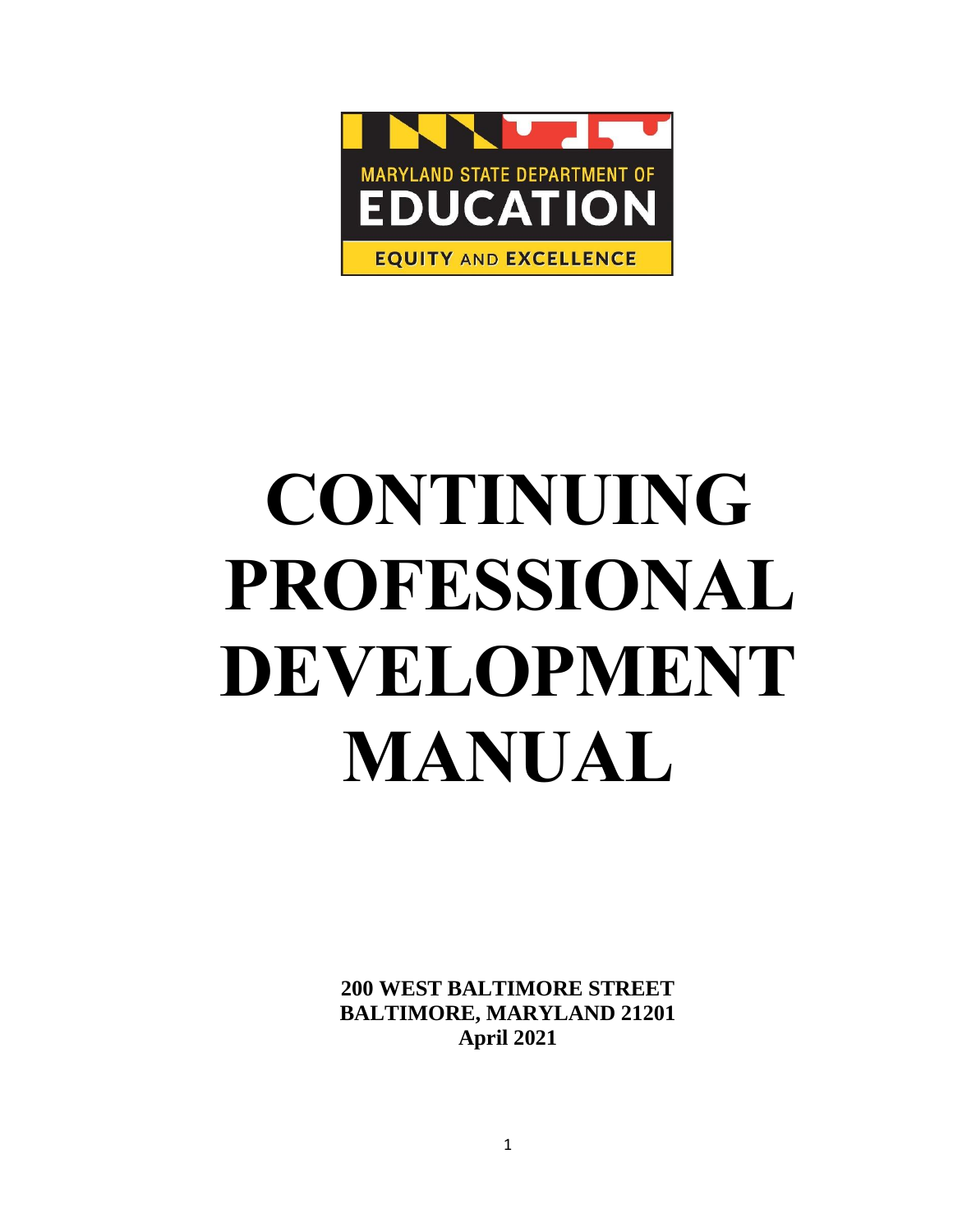# CONTINUING PROFESSIONAL DEVELOPMENT MANUAL

# **Table of Contents**

| 1.  |  |
|-----|--|
| 2.  |  |
| 3.  |  |
| 4.  |  |
| 5.  |  |
| 6.  |  |
| 7.  |  |
|     |  |
| 8.  |  |
| 9.  |  |
| 10. |  |
| 11. |  |
| 12. |  |
| 13. |  |
| 14. |  |

This manual supplies direction for completing applications and other information.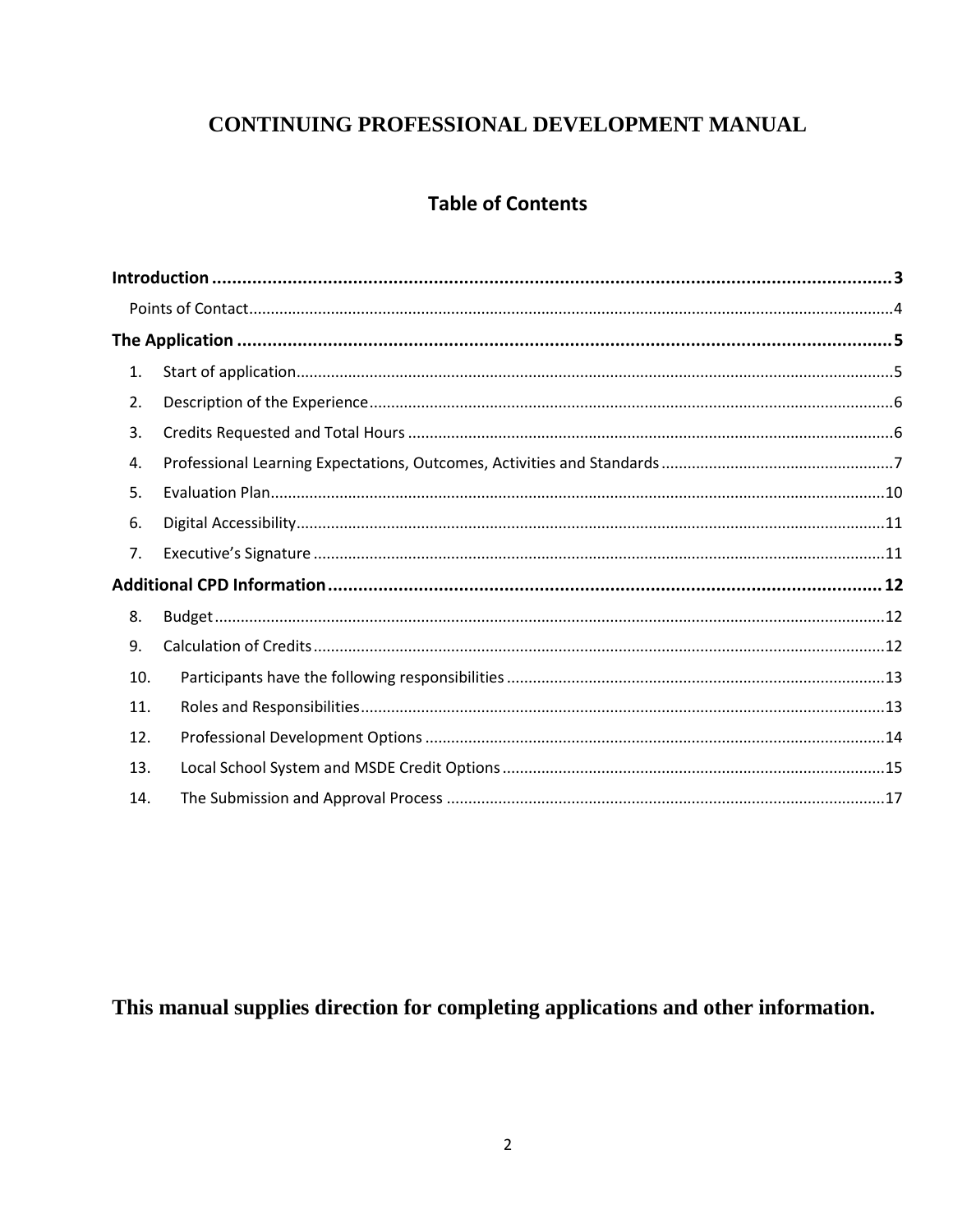## **Introduction**

<span id="page-2-0"></span>Continuing professional development and the resulting Continuing Professional Development (CPD) courses, have long been a priority of the Maryland State Department of Education (MSDE). For many years, the MSDE has received, approved, and awarded Maryland CPD credit for professional development experiences, offered by the local school systems, independent providers, colleges and universities, and the MSDE. Periodically, the MSDE revisits the state CPD review process to assure quality and compliance with current state initiatives.

In order to respond to the current standards of excellence recognized by the MSDE, the Maryland CPD program utilizes the [Professional Learning Standards \(Learning Forward\)](https://learningforward.org/standards/) to guide its work. Those standards can be found at https://learningforward.org/standards/ along with a reference guide at https://learningforward.org/wp-content/uploads/2019/09/standards-reference-guide.pdf

To assure the delivery of a common set of outcomes, content-related offerings must align to the [Maryland](http://mdk12.msde.maryland.gov/instruction/commoncore/)  [Career and College-Ready Standards f](http://mdk12.msde.maryland.gov/instruction/commoncore/)ound at

http://mdk12.msde.maryland.gov/instruction/commoncore/. For content-related offerings with noncontent specific outcomes, course providers should align to recognized set of standards in field or develop their own for use.

The current revision of the CPD process requires all providers to align credit-bearing experiences with priorities and goals that are based on student needs and desired outcomes. Course offerings are approved for five years with one renewal request possible.

Please note the following changes to the CPD process:

- Senate Bill 674 (2012) requires that all MSDE-approved online courses meet the digital accessibility standards outlined in [WCAG 2.1 Level AA.](https://www.w3.org/TR/WCAG21/) Information about how to address those issues is provided in this manual.
- The MSDE will no longer accept hard copy submissions, but will require signatures (which may be digital) and scanned applications be sent to the MSDE electronically.
- A single and common CPD application will be used by local school systems, Maryland's colleges and universities, the MSDE, and private providers/vendors.
- All current CPD documents are located on the MSDE webpage found at [http://marylandpublicschools.org/about/Pages/DEE/Program-Approval/Continuing-Professional-](http://marylandpublicschools.org/about/Pages/DEE/Program-Approval/Continuing-Professional-Development.aspx)[Development.aspx](http://marylandpublicschools.org/about/Pages/DEE/Program-Approval/Continuing-Professional-Development.aspx)
- The use of the updated application is required by all providers.
- Any application without required information will be returned without approval.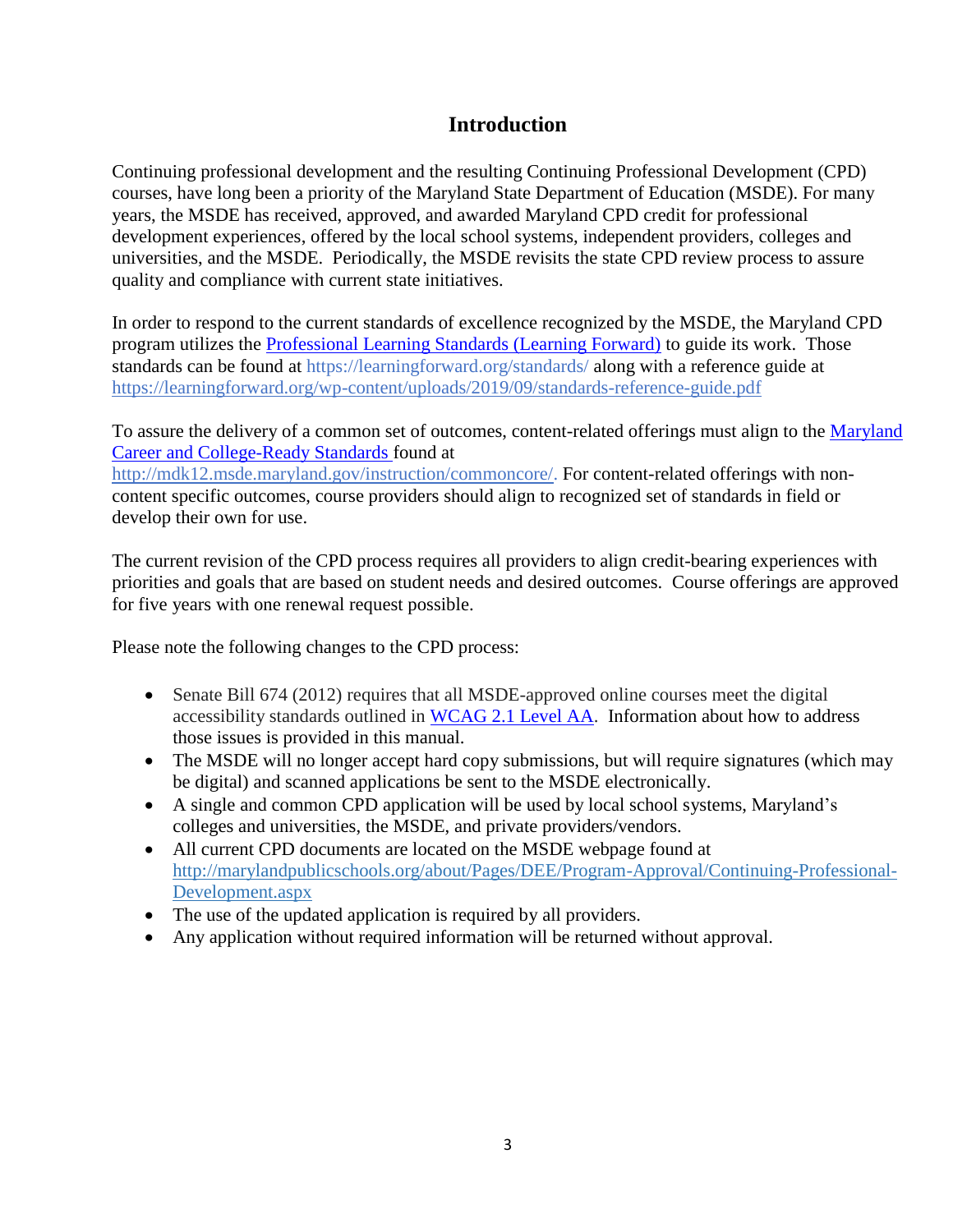## **Points of Contact**

## <span id="page-3-0"></span>**MSDE**

General inquiries, questions, and all applications should be directed to Ms. Pamela Darien, Administrative Specialist, Division of Educator Certification and Program Approval, who will forward messages to the appropriate individual or office.

Pamela Darien: Division of Educator Certification and Program Approval [pamela.darien@maryland.gov](mailto:pamela.darien@maryland.gov)

Val Emrich: Director of Instructional Technology and School Library Media (ITSLM) The ITSLM office supports state and national efforts that transform teaching and learning in a digital world. Questions related to Instructional Technology and Accessibility may be directed to Val Emrich. [valerie.emrich@maryland.gov](mailto:valerie.emrich@maryland.gov)

Cecilia Roe: Director of Instructional Assessment and Professional Learning Questions related to professional learning standards and professional learning offerings by the MSDE should be directed to Cecilia Roe. [cecilia.roe@maryland.gov](mailto:cecilia.roe@maryland.gov)

## **MSDE CPD Webpage**

The MSDE CPD Webpage includes access to this CPD Manual, the CPD application, the local school system liaison directory, and a link to the MSDE CPD Blackboard website http://marylandpublicschools.org/about/Pages/DEE/Program-Approval/Continuing-Professional-Development.aspx

The MSDE CPD Blackboard website will provide a listing of currently-approved CPD courses complete with contact information for each course.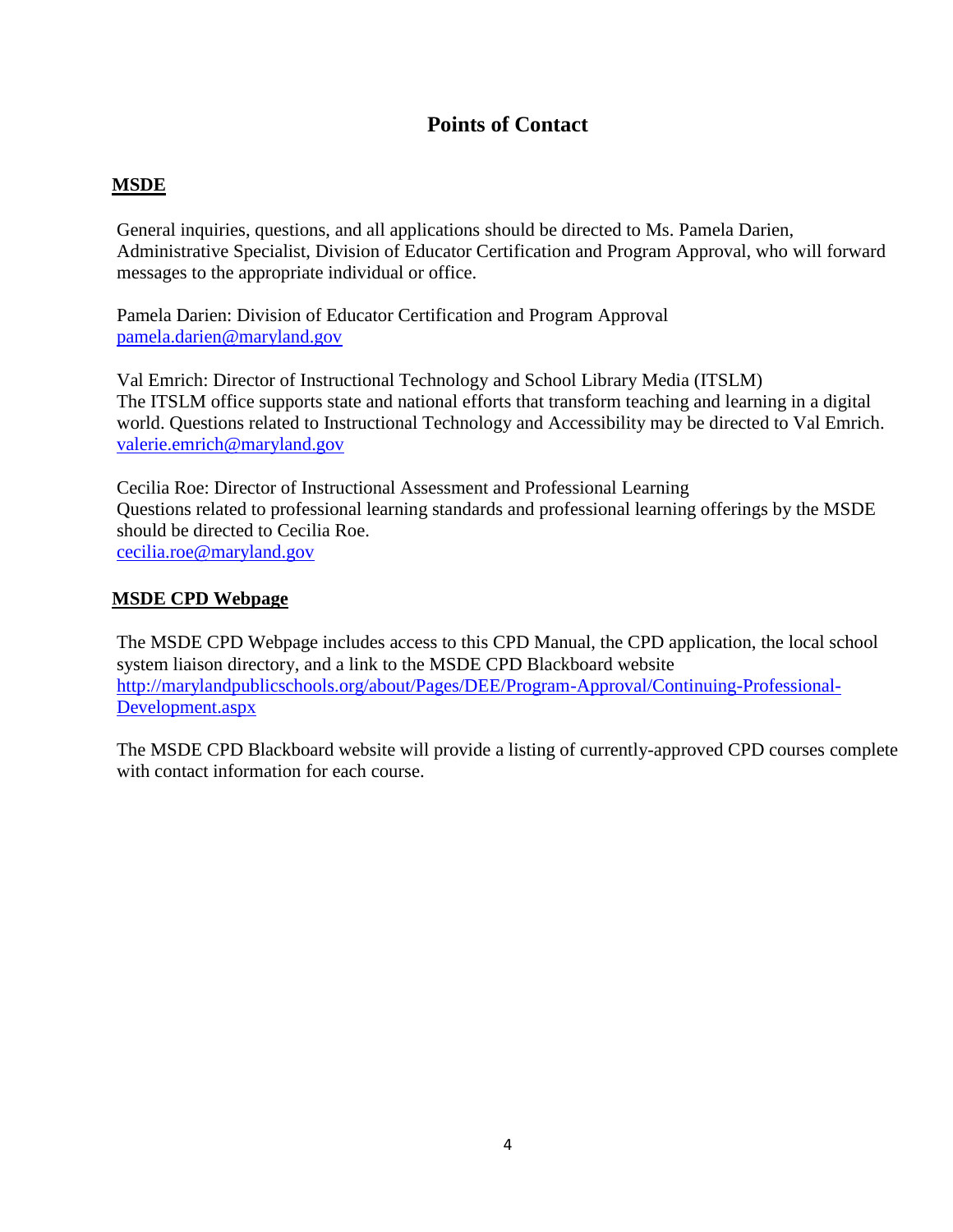# **The Application**

## <span id="page-4-1"></span><span id="page-4-0"></span>**1. Start of application**

Check the appropriate box and write the name of the sponsoring organization or MSDE Division in the field marked "Click or tap here to enter text".

#### Check off appropriate box and identify name of sponsoring organization

| <b>Local School System</b> | . . | Click or tap here to enter text. |
|----------------------------|-----|----------------------------------|
| Private Provider/Vendor    | П   | Click or tap here to enter text. |
| College/University (MD)    | . . | Click or tap here to enter text. |
| MSDE                       | ı ı | Click or tap here to enter text. |

Do not write in the yellow box with the Approval CPD number and the expiration date. This section will be completed by the MSDE reviewer.

To be completed by MSDE staff **Approved CPD Number: Approved through December 31, Theory Approved through December 31, Theory Approved Approximate** 

Complete **Title of Course** with identified organizational keyword(s), (e.g., Homeland Security and Emergency Preparedness Summer Institute or Computer Science Professional Learning with Physical Computing)

For renewal applications, insert the original/current MSDE CPD number. Next, check either appropriate box depending on if the course to be renewed has been revised.

If the course being renewed has not been revised, then complete the following pages and sections:

- Pages  $1-3$ ;
- Page 4-5 (Professional Learning Expectations and Professional Teaching/Learning Activities);
- Page 6 (Digital Accessibility; if appropriate); and
- Page 7 (Executive's Signature*)*

If the course being renewed has undergone revisions, then check the appropriate box and complete the entire application for review.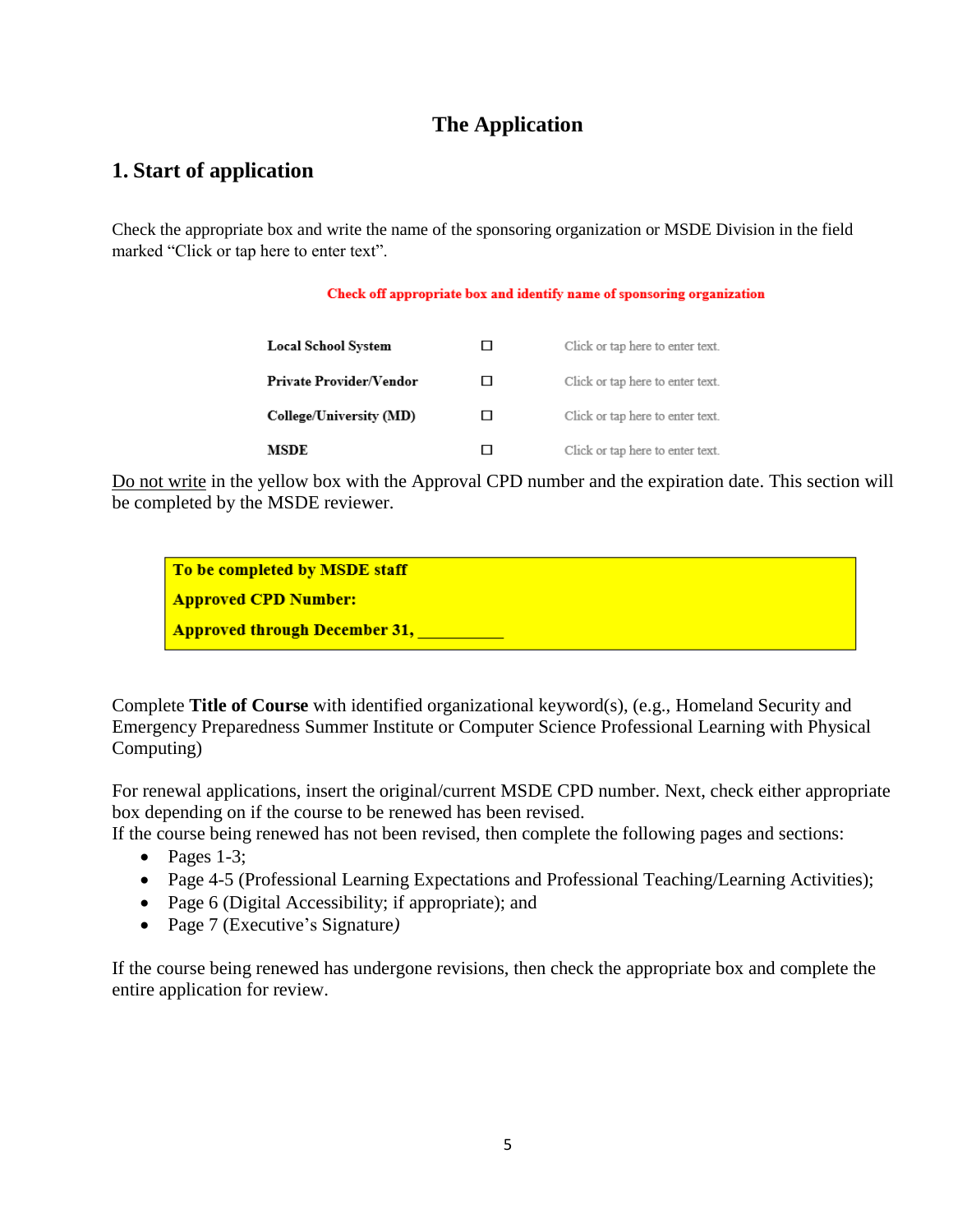To renew a previously-approved course, enter the current CPD# here: Click or tap here to enter text. If the course to be renewed has not been revised, then check the box to the right  $\Box$ If the course to be renewed has been revised, then check the box to the right  $\Box$ 

Point-of-contact and cost-to-participant information is to be completed. The contact name, telephone, and email of the person submitting will be entered in the approved course directory.

## <span id="page-5-0"></span>**2. Description of the Experience**

In approximately two sentences, describe the proposed experience. The presentation and communication of the content to the participants should be described.

#### **Area and Emphasis of Course**

The Area of the Course commonly reflects a content area or broad theme represented by the course. There is a drop-down menu to assist with choices, but course providers may write in their own choice as appropriate.

The Emphasis of the Course can represent one or multiple topics or themes that are more detailed than the above-mentioned Area but succinct to include one or a few words to summarize the course.

Both fields are searchable in the approved CPD course directory and are to be entered on the Completion for Credit form.

**Audience –** check the appropriate box or boxes for the appropriate audience of this experience

| <b>Administators</b> | $\mathbf C$ ounselors $\mathbf \Box$ | <b>Others</b>                    |
|----------------------|--------------------------------------|----------------------------------|
| Mentors              | Teachers                             | Click or tap here to enter text. |

If course audience includes teachers, then indicate appropriate grade level(s) below:

PreK-3  $\Box$  Grades 3-5  $\Box$  Grades 6-8  $\Box$  Grades 9-12  $\Box$  ALL  $\Box$ 

The application is to include the designated names of course instructors and a beginning date for the proposed experience. **It is strongly recommended that the application be submitted at least four weeks in advance of the beginning date.** This ensures a full review that may include feedback to modify the experience can be communicated before the proposed experience has started.

## <span id="page-5-1"></span>**3. Credits Requested and Total Hours**

Audience:

Adhering to the ratio of 15 clock hours to one CPD credit based on the definition of the Carnegie Unit. The minimum request may be for 0.5 CPD credit demonstrating at least 7.5 clock hours. The maximum request may be for 5 CPD credits demonstrating at least 75 clock hours.

If a CPD course is requesting a range of CPD credits, then select "Other CPD" and provide the range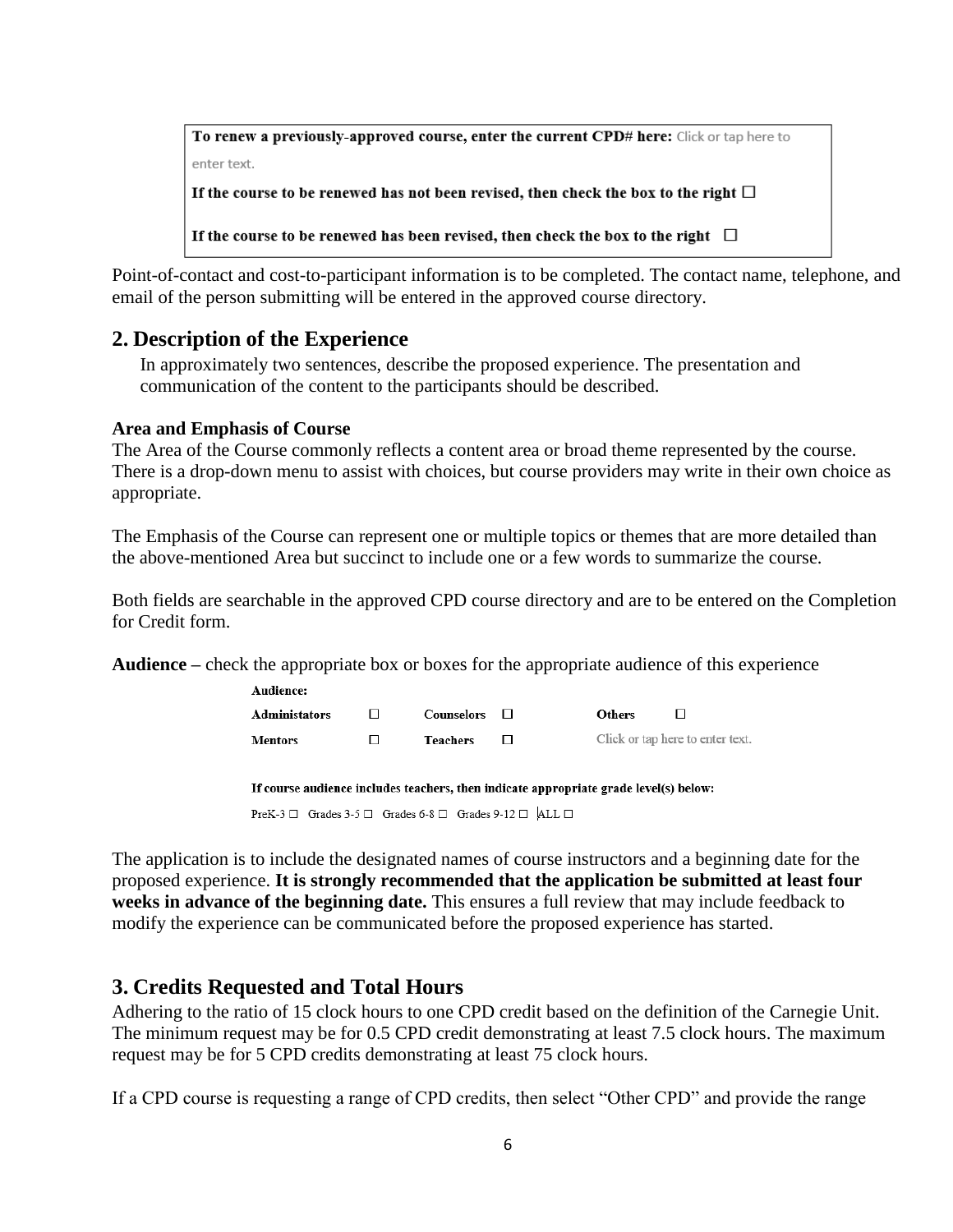below in "Total Hrs".

| <b>Credits Requested and Total Hours</b> |                            |                                                                                                    |                         |
|------------------------------------------|----------------------------|----------------------------------------------------------------------------------------------------|-------------------------|
| $1$ CPD $\Box$                           | $2$ CPD $\Box$             | $3$ CPD $\Box$                                                                                     | Other CPD $\Box$        |
| <b>Total Hrs:</b> Click or               | <b>Total Hrs:</b> Click or | <b>Total Hrs:</b> Click or                                                                         | # CPDs                  |
|                                          |                            | tap here to enter text. tap here to enter text. tap here to enter text. <b>Total Hrs:</b> Click or |                         |
|                                          |                            |                                                                                                    | tap here to enter text. |

#### **Need for the Course**

A rationale (needs statement) for the experience should be included along with research and data to support the need for this professional experience. Also, a description of participants, a statement of potential impact on students, and intended outcomes should be included. Describe major aspects of the experience, including content and learning activities to be conducted consistent with the outcomes identified.

**Mode of Course Delivery** (face-to-face instruction, blended instruction, online instruction) Distance and/or e-learning is the overarching term for a variety of learning modalities involving virtual experiences whether they are asynchronous or synchronous. A **Blended Learning Program** is a combination of synchronous and asynchronous teaching and learning.

 **Synchronous learning** – remote learning that happens in real-time with the interaction between the facilitator and students that occurs in a face to face environment or in a virtual classroom setting, i.e. access from home via web conferencing.

 **Asynchronous learning** (online) – learning that occurs virtually without real-time interaction by the facilitator.

| <b>Mode of Delivery</b>                                               |
|-----------------------------------------------------------------------|
| - See p. 7 in Manual for definitions                                  |
| Face-to-Face (includes synchronous) □                                 |
| <b>Blended</b> 21% or more is synchronous ("real time") $\Box$        |
| <b>Online</b> 80% or more asynchronous (Virtual; pre-recorded) $\Box$ |
|                                                                       |

• The percentage of synchronous content in this proposed CPD: Click or tap here to enter text.

• The percentage of asynchronous content in this proposed CPD: Click or tap here to enter text.

The percentage of **synchronous** and **asynchronous** content should be noted in the application. Blended courses have 21% or more synchronous hours. The synchronous content has to be in "real time". Synchronous content can be delivered through web-conference software and does not have to be in person face-to-face. The MSDE digital accessibility team reviews all online courses with further information provided in the "Digital Accessibility" section.

## <span id="page-6-0"></span>**4. Professional Learning Expectations, Outcomes, Activities and Standards**

Detail the learning activities and follow-up that will result in participants achieving the desired outcomes. What follow-up will occur, and how will this experience extend learning/practice opportunities (e.g. classroom demonstrations, feedback on mastery of new knowledge and/or new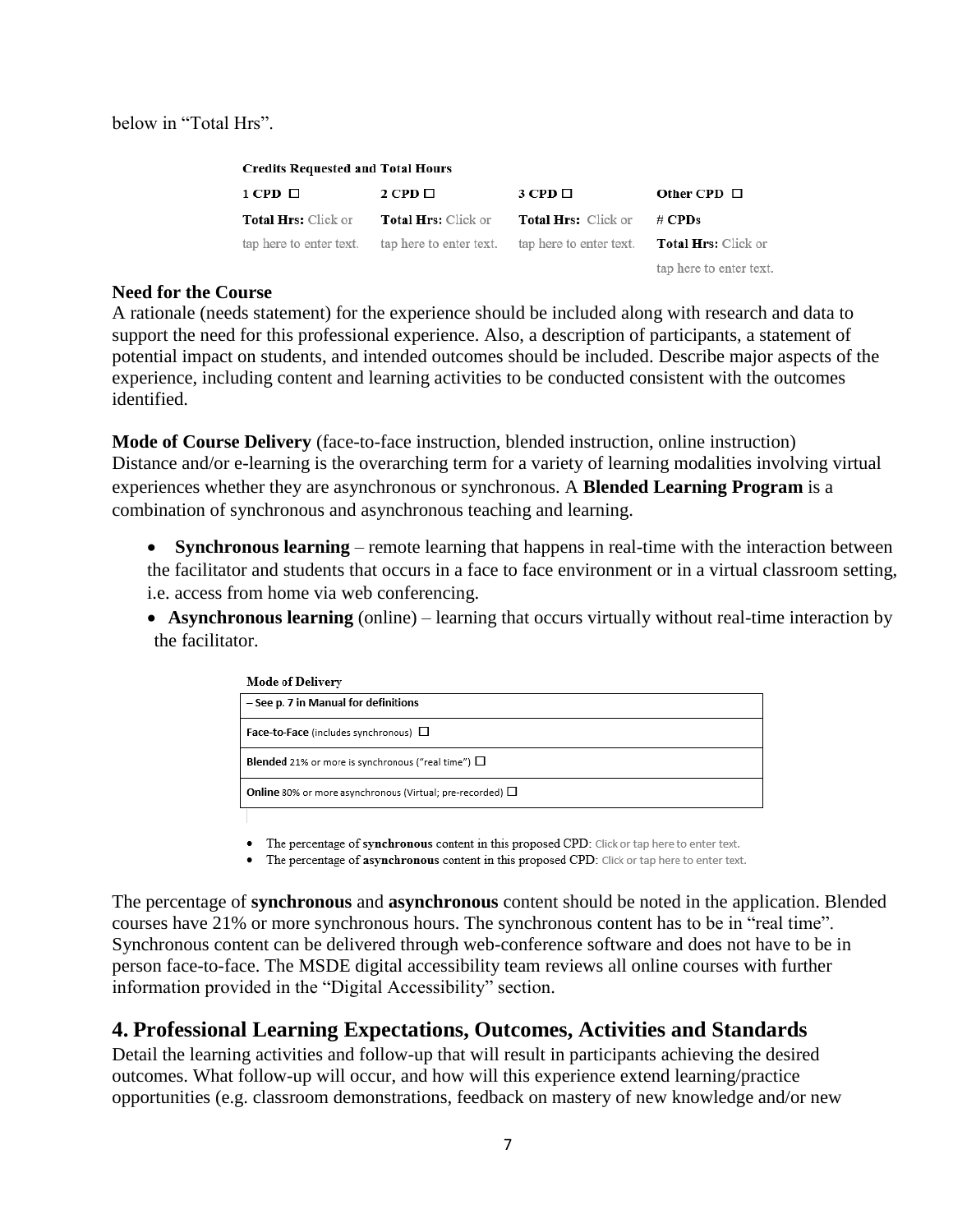skills, peer coaching and mentoring, opportunities for additional study)? The role of principals and other school leaders should be included here where appropriate. How will this course align with the priorities and goals of the local education agency(s)?

## **Professional Learning Expectations**

Use the table to describe the teaching/learning activities and follow-up that will be included in the professional development and how they are expected to result in participants achieving the intended outcomes. A time block of hours/days along with a determination of synchronous or asynchronous learning is also needed. This section of the plan should also respond to the following three bullet points within the text box above the main table:

- The strategies to ensure full participation in all of the activities.
- The role that school principals and other school leaders will play and how they will be prepared for this role.
- How the professional development is related to other professional development in which they intended participants may be involved.

## **Outcomes and Indicators**

The performance outcomes are statements that emphasize the application of knowledge, skills, and/or dispositions resulting from the CPD experience. Performance outcomes are guided by the following questions:

- What will educators' attitudes and aspirations be as a result of the CPD experience?
- What will educators know and/or be able to do as a result of the CPD experience?
- How will/should those outcomes enhance the learning of students in the local school system and what are the indicators to be applied to the outcomes?
- Estimate when outcomes and/or indicators will be observable (if possible).

Further technical assistance on this topic from a MSDE presentation titled "Evaluating Professional Learning" is available upon request. All five levels of outcome evaluation are not required within a course experience, but it is essential for the design of professional learning experiences for course developers to reflect on one's evaluation plan to make it as effective as possible. The table below provides guidance through an essential reflective question and examples of data regarding key components of each outcome level.

| <b>Outcome Type/Level</b>                  | <b>Essential question to inform evaluation plan;</b>  |  |
|--------------------------------------------|-------------------------------------------------------|--|
|                                            | examples of data                                      |  |
| Level 1: Execution                         | Did the activity take place as intended?              |  |
|                                            | Ex: Meeting agendas, contracts, sign-in sheets        |  |
| Level 2: Participants' Reactions           | Were the participants satisfied with the experience?  |  |
|                                            | Ex: Surveys, exit slips                               |  |
| Level 3: Participants' Learning            | Did participants acquire the intended knowledge and   |  |
|                                            | skills?                                               |  |
|                                            | Ex: Assessments, demonstrations, simulations          |  |
| Level 4: Participants' Use of Knowledge in | Did participants effectively apply what they learned? |  |
| <b>Authentic Setting</b>                   | Ex: Structured interviews with participants and their |  |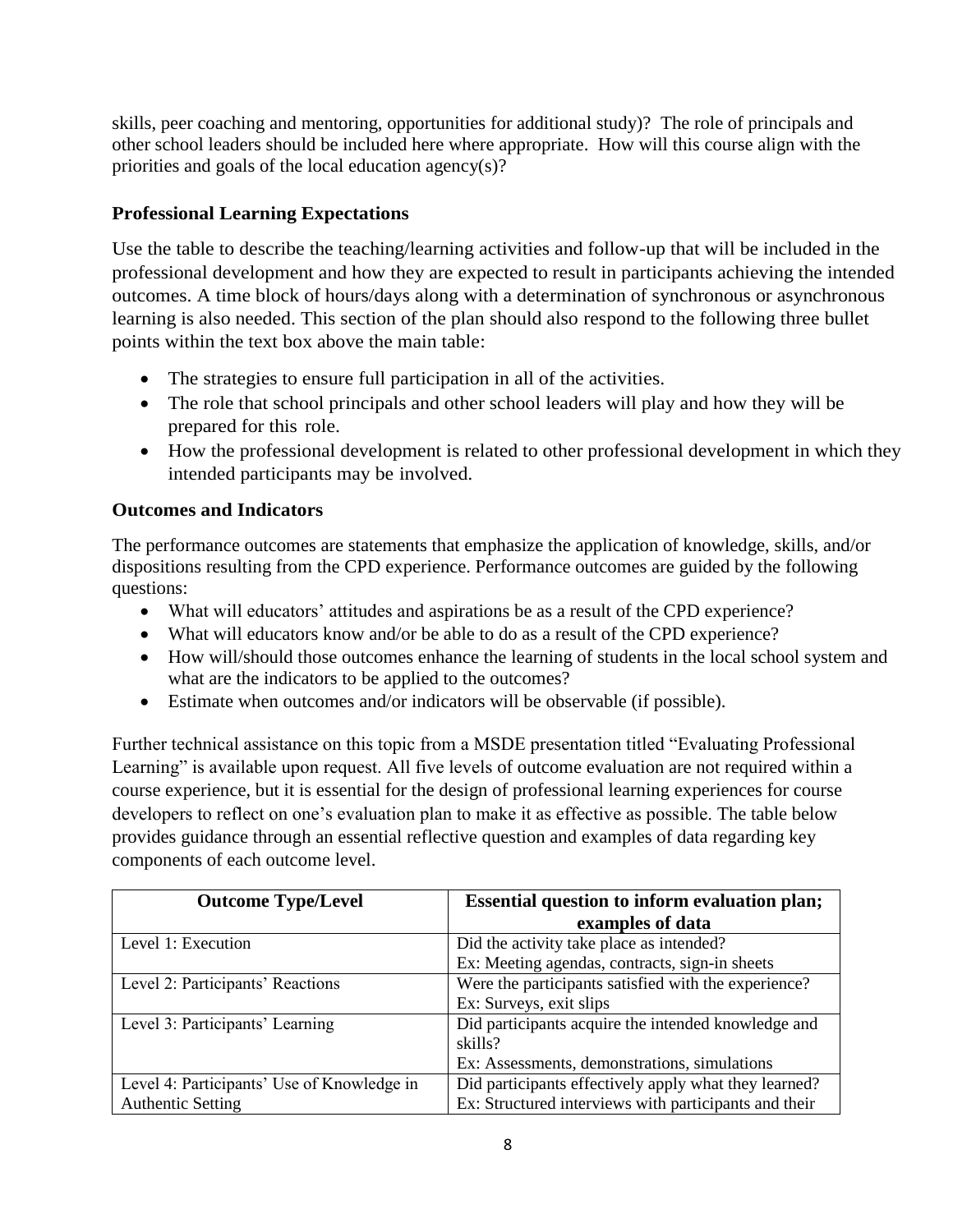|                                     | supervisors, participant reflections, participant<br>portfolios, direct observations                                                                                                |
|-------------------------------------|-------------------------------------------------------------------------------------------------------------------------------------------------------------------------------------|
| Level 5: Impact on Student Outcomes | What was the impact of the initiative on students?<br>Ex: Surveys, Student records, school records, student<br>assessments, structured interviews with<br>students/parents/teachers |

| <b>Outcomes and Indicators</b>                                                          |                                  |
|-----------------------------------------------------------------------------------------|----------------------------------|
| Evaluation of outcomes and indicators resulting from CPD experience-see p.8-9 in Manual |                                  |
| Level 1: Execution                                                                      | Click or tap here to enter text. |
| Level 2: Participants' Reactions                                                        | Click or tap here to enter text. |
| Level 3: Participants' Learning                                                         | Click or tap here to enter text. |
| Level 4: Participants' Use of Knowledge in Authentic Setting                            | Click or tap here to enter text. |
| Level 5: Impact on Student Outcomes                                                     | Click or tap here to enter text. |

#### **Professional Teaching/Learning Activities**

Complete table displaying amount of time spent on intended outcomes and related teaching and learning activities in the course.Delete or add rows to the table as necessary.

| <b>Session</b> | <b>Intended Outcomes</b><br>(w/Standards)                                                                                                                                                                                                        | <b>Teaching and Learning Activities</b>                                                                                                                                                                                                                            | Time    | Synchronous or<br>Asynchronous |
|----------------|--------------------------------------------------------------------------------------------------------------------------------------------------------------------------------------------------------------------------------------------------|--------------------------------------------------------------------------------------------------------------------------------------------------------------------------------------------------------------------------------------------------------------------|---------|--------------------------------|
|                | Observe, practice, examine, and<br>develop effective strategies for<br>teaching computer science and<br>computational thinking skills<br>LF Learning Communities,<br>Learning Designs<br>INTASC Standard 4, 5, 7, and 8<br>ISTE Standard 1, 4, 7 | Participants will complete Introduction to Scratch (CS<br>tool) and Integrating CS into Elementary Classrooms<br>modules.<br>Participants view teaching videos aligned to MD<br>Computer Science Standards.                                                        | 3 hours | Asynchronous                   |
|                | Use the formative assessment<br>process to enable students to<br>solve their own problems using<br>computer science.<br>LF Data, Implementation,<br>Outcomes<br>INTASC Standard 6 and 7<br>ISTE Standard 5, 7                                    | Analyze current school-based data to identify critical<br>areas in curriculum for support.<br>Participants discuss with peers how to integrate CS<br>tools to emphasize problem solving skills in the<br>classroom) and plan appropriate formative<br>assessments. | 2 hours | Synchronous                    |

#### SAMPLE PROFESSIONAL TEACHING/LEARNING ACTIVITIES

#### PROFESSIONAL TEACHING/LEARNING ACTIVITIES

| Session | <b>Intended Outcomes</b> | <b>Teaching and Learning Activities</b> | Time | Synchronous or<br>Asynchronous |
|---------|--------------------------|-----------------------------------------|------|--------------------------------|
|         |                          |                                         |      |                                |
|         |                          |                                         |      |                                |
|         |                          |                                         |      |                                |

The range of CPD credits should have a clear and detailed accounting at the bottom of the Professional Teaching and Learning Activities table.

## **Alignment to Standards**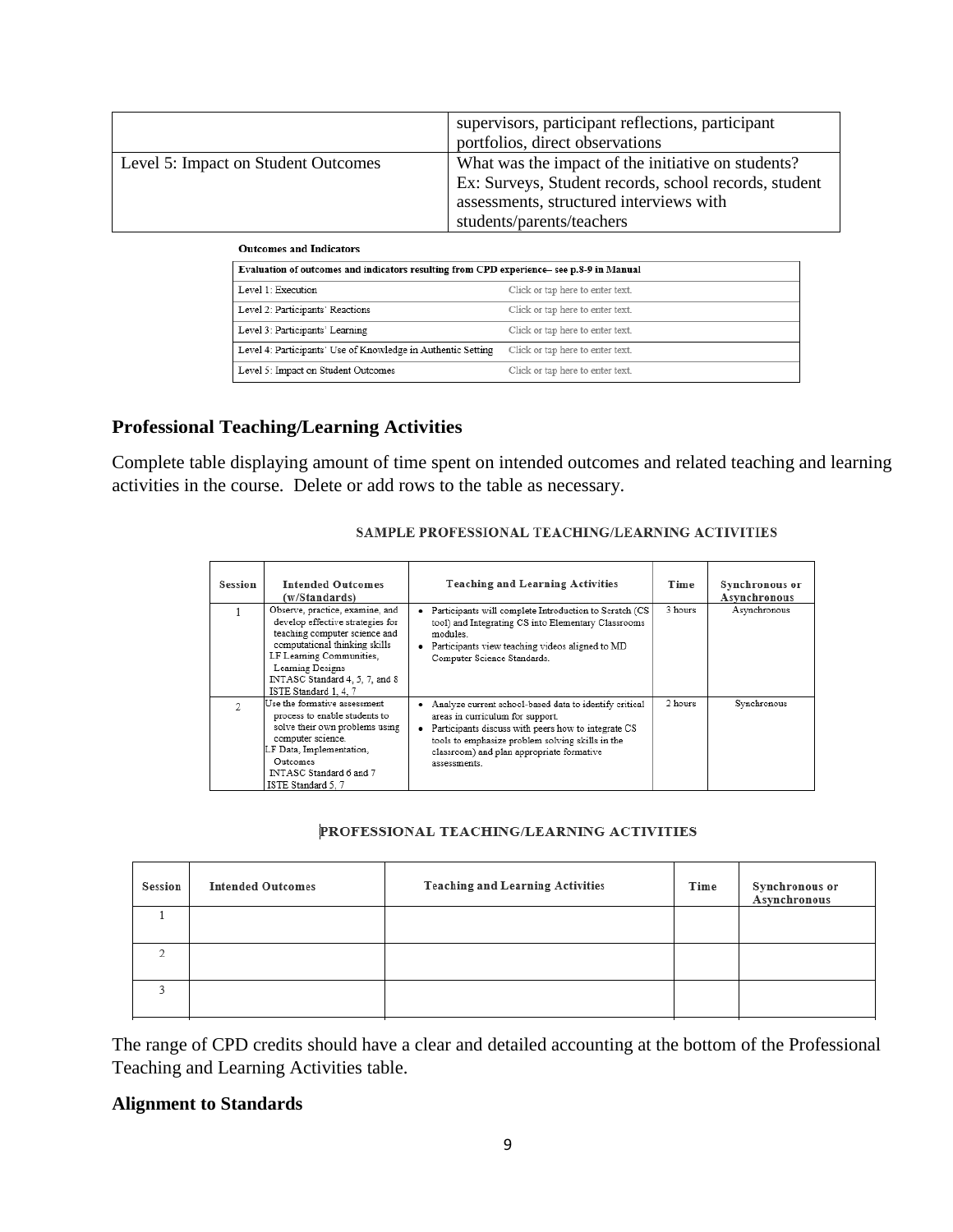Explain how the [Learning Forward Standards](https://learningforward.org/wp-content/uploads/2019/09/standards-reference-guide.pdf) were used in the development of this experience. If this is a content-related course, then alignment to the Maryland College and Career Ready Standards (MCCRS should be demonstrated in this course and explain how the course assists teachers in developing instruction aligned to the MCCRS.

For content-related offerings with non-content specific outcomes, course providers should align to recognized sets of standards in the field or develop their own for use.

# <span id="page-9-0"></span>**5. Evaluation Plan**

The evaluation identifies techniques used to assess or evaluate how well the educator has achieved the performance outcomes. Both formal and informal strategies may be used. Evaluation should directly assess the performance of the outcomes and indicators identified for participants and are guided by the following questions:

- How will the educator demonstrate achievement of the performance outcomes? *(should have been addressed in Teaching/Learning Activities table)*
- What is the anticipated impact on student learning? *(should have been addressed in Outcomes and Indicators table)*
- Were follow-up activities conducted, as described?
- What outcome data will be collected, and who will receive the report?
- What data are collected to indicate any changes that might be indicated in the course itself?

| <b>Outcome</b>                                                                                                                   | <b>Source of Data Collection</b>                                                  | <b>Frequency/Timing of Data</b><br><b>Collection</b> |
|----------------------------------------------------------------------------------------------------------------------------------|-----------------------------------------------------------------------------------|------------------------------------------------------|
| <b>ESOL</b> teachers will be trained on Meeting agendas<br>scientific-based reading research<br>methods                          | Sign-in sheets                                                                    | Weekly workshops                                     |
| <b>ESOL</b> teachers will analyze<br>classroom data to design literacy<br>instruction                                            | Participant reflections                                                           | Bi-weekly (written/video) reflections                |
| <b>ESOL</b> teachers will apply<br>analysis of classroom data and<br>scientific-based reading research<br>methods to instruction | Direct observation (in-person or video)<br>Student assessment data (pre and post) | Mid-point and end of course                          |

# **Sample Evaluation Plan**

| Outcome | <b>Source of Data Collection</b> | Frequency/Timing of Data<br>Collection |
|---------|----------------------------------|----------------------------------------|
|         |                                  |                                        |
|         |                                  |                                        |
|         |                                  |                                        |
|         |                                  |                                        |

## **Supplemental documents**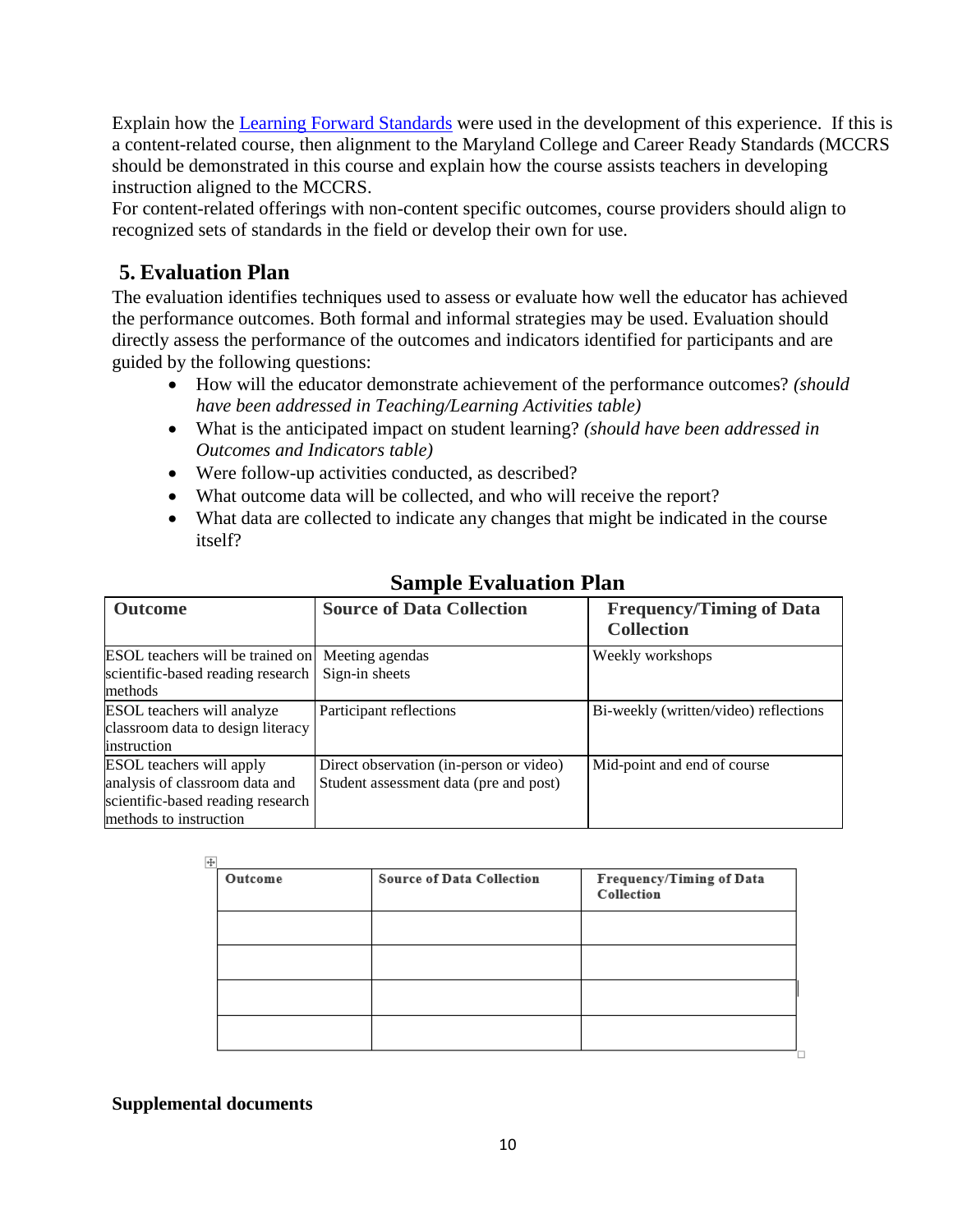Conferences and workshops should include an agenda that contains descriptions of available sessions if not previously disclosed in the application. Other course may be asked to provide additional documentation upon request. All documents should be submitted electronically in one file.

# <span id="page-10-0"></span>**6. Digital Accessibility**

**Important Note:** In accordance with Maryland legislation and regulation, please be advised that online courses must be reviewed for accessibility compliance with [Web Content](https://www.w3.org/TR/WCAG21/)  [Accessibility Guidelines \(WCAG\) 2.1](https://www.w3.org/TR/WCAG21/) Level AA. Following notification that an online course has been approved for content and issued a Continuing Professional Development (CPD) number, it will be added to the database as a conditionally approved course.

Providers will have 30 days in which to submit courses for [digital accessibility reviews](http://tinyurl.com/CPDonlinecoursereviews) at http://tinyurl.com/CPDonlinecoursereviews. Four hundred and thirty dollars (\$430.00) will be charged for each online course accessibility review (Local School Systems and state affiliates are exempt from this fee).

- If the course passes the accessibility review, you will be notified and its status on the CPD database will be changed from Conditionally Approved to Approved Course.
- If the course does not align with WCAG 2.1 Level AA, you will receive a report identifying necessary revisions. The Maryland State Department of Education's Accessibility Specialist will collaborate with you do develop a timeline that addresses necessary changes until compliance is met.

If you need more specific information about the accessibility of courses, please send an email to: [mdaccess.msde@maryland.gov.](mailto:mdaccess.msde@maryland.gov)

**Important Note: Please be advised that courses offered online will be reviewed by the Office of Instructional Technology to comply with Senate Bill 674 (2012) and SB 461 (2013) requiring content review prior to digital accessibility review by the MSDE.** 

**If you submit a course that is online, your course will be conditionally approved and a number will be issued to you pending MSDE review for digital accessibility. Failure to participate in a digital accessibility review will result in the expiration of CPD course's approval status and the deletion of the course from the database of approved courses.**

- Below is a short video that will help the online developer get started. Intro to digital [accessibility.](https://www.youtube.com/watch?v=8Ik_LHmZx8Y&t=22s)
- Below is the website link to the [Web Content Accessibility Guidelines \(WCAG\)](http://webaim.org/standards/wcag/WCAG2Checklist.pdf) checklist.
- Developers may also find the [Principles of Accessible Design](http://ncdae.org/resources/factsheets/principles.php) helpful.

# <span id="page-10-1"></span>**7. Executive's Signature**

A Dean/Vice President/CEO's signature s the last part of the application is required. In higher education institutions, the executive's signature should be from a Dean or a position equivalent to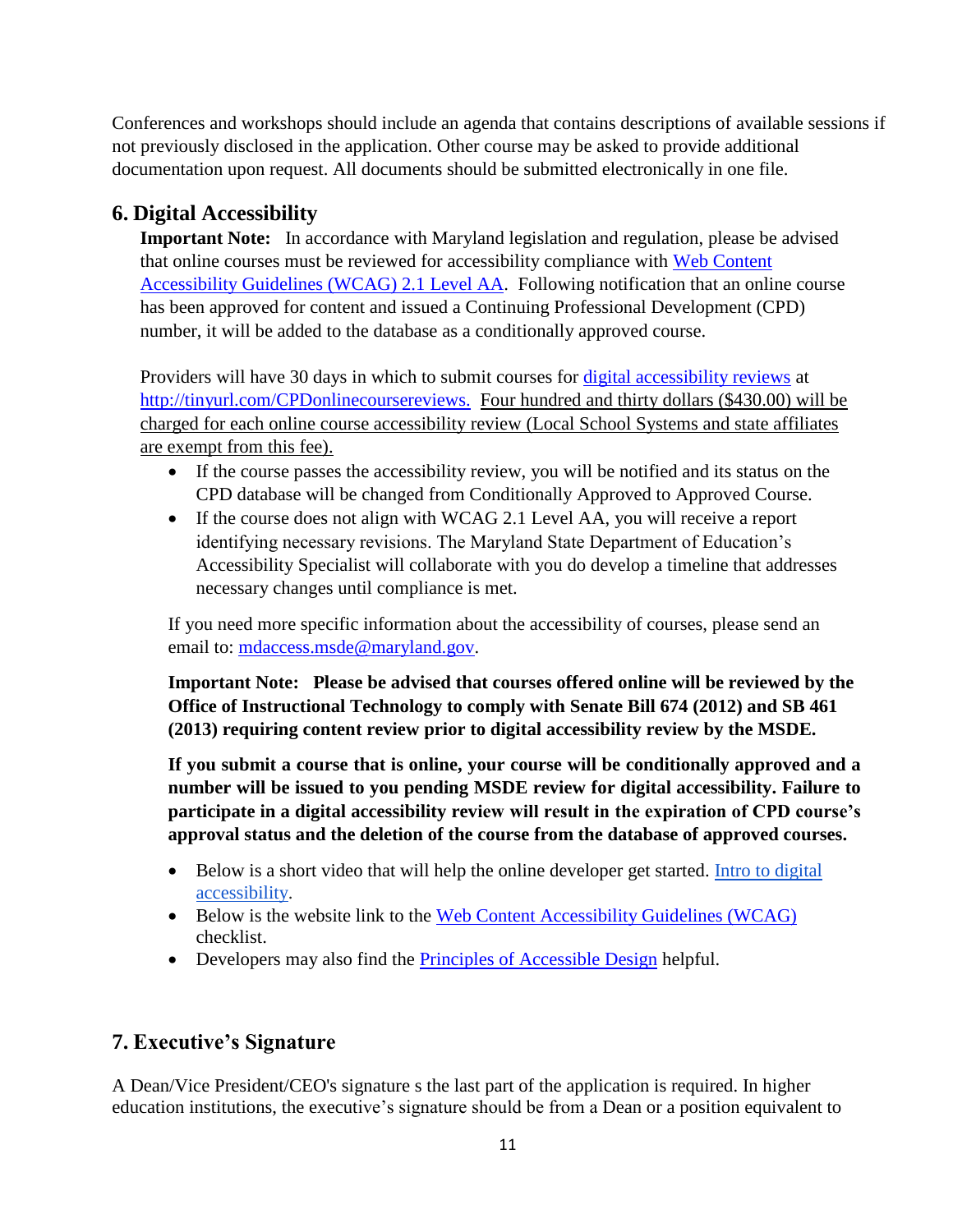the Dean's position or higher. For vendors, the signature should be from an executive position, such as an Assistant / Vice President or Chief of Operations. For MSDE, the signature should be from a Director's position or higher. Electronic and digital signatures are accepted.

| <b>Executive's Signature</b><br>The signature of the LSS superintendent, IHE dean or department chair, or a chief executive of<br>vendor is required for any course submitted for approval, and indicates, (1) that a content-related<br>course has been reviewed by a curriculum specialist; and/or (2) appropriate research guides the<br>instruction; and, (3) assurance of compliance with Senate Bill 674 (2012) regarding accessibility<br>requirements for coursework developed for online delivery. |       |
|-------------------------------------------------------------------------------------------------------------------------------------------------------------------------------------------------------------------------------------------------------------------------------------------------------------------------------------------------------------------------------------------------------------------------------------------------------------------------------------------------------------|-------|
| Signature                                                                                                                                                                                                                                                                                                                                                                                                                                                                                                   | Date  |
| <b>Print Name</b>                                                                                                                                                                                                                                                                                                                                                                                                                                                                                           | Title |

Do not write in the yellow box on last page of application. This section will be completed by the MSDE reviewer.

| To be completed by the MSDE Division of Educator Certification and Program Approval |             |
|-------------------------------------------------------------------------------------|-------------|
| <b>Signature</b>                                                                    | <b>Date</b> |
| <b>Approved CPD Number:</b><br><b>Approved through December 31, -</b>               |             |
|                                                                                     |             |

# **Additional CPD Information**

## <span id="page-11-1"></span><span id="page-11-0"></span>**8. Budget**

No budget is required. Applications must clearly stipulate whether there is a charge to the participant or if the course is provided free of charge. It is up to the individual educator to make decisions about whether or not the cost of a course is worth the benefit of paying for approved CPD courses.

## <span id="page-11-2"></span>**9. Calculation of Credits**

A guideline to apply when requesting credits is one credit is equivalent to at least 15 hours of activity. The concept of "activity" may, in some cases, be expanded to include more than instructional time. Some examples are: assignments which require additional time and implementation after the official end of the experience, mandatory projects requiring additional time, extra field work, required presentations of lesson plans or units made after the activity, etc. **Meal times are not to be considered when calculating hours of activity.** Participants might be required to present a lesson plan or unit to a class following the completion of the experience, and submit a self-evaluation to the instructor before credit is awarded.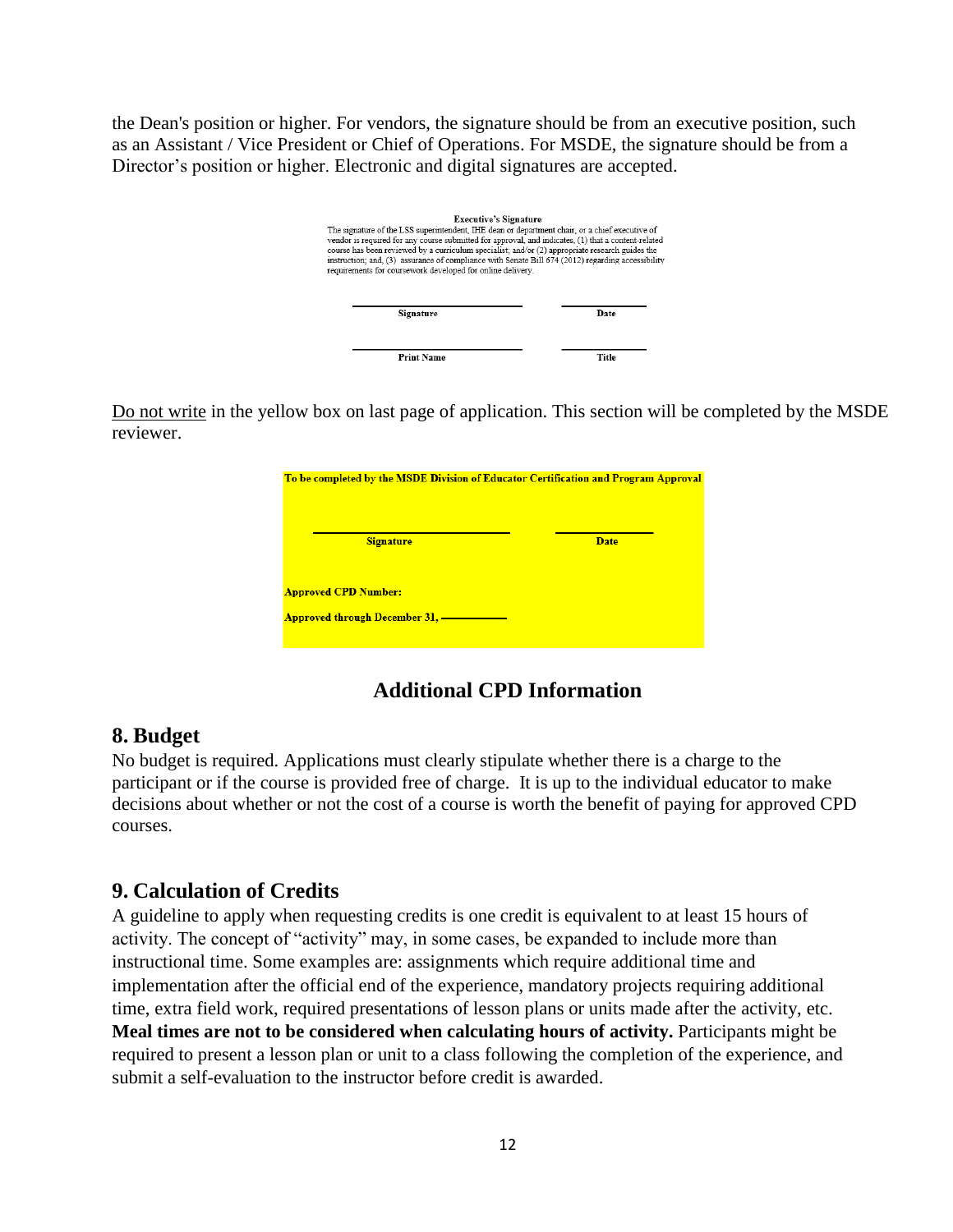## <span id="page-12-0"></span>**10. Participants have the following responsibilities:**

- 1) Obtain **prior approval** from their employer/local school system to verify that the CPD experience will be accepted for credit.
- 2) Distinguish between those courses for which there is a fee and those which are free. The individual is always responsible for paying for the course unless otherwise indicated in writing.
- 3) Be sure to receive the signed *CPD Completion for Credit Form* upon successful completion of all requirements. The Division of Educator Certification and Program Approval does not keep records of MSDE CPD participants.
- 4) Submit the forms as directed on the *CPD Completion for Credit Form*.

**NOTE:** If the participant is not employed by a local school district, but holds a Maryland certificate, the participant should retain the credit forms and submit one copy to the Maryland State Department of Education, Division of Educator Certification and Program Approval, Certification Branch, when requesting renewal of his/her certificate as directed above. The submission should include a cover letter explaining the request and identifying information such as name, current address, name of school, and social security number. [\(Certification Page\)](http://marylandpublicschools.org/about/Pages/DEE/Certification/index.aspx)

**It should be noted again that some CPD experiences require that the participant pay a fee. It is the responsibility of the entity offering the course to make that abundantly clear when requesting approval. It is the responsibility of the individual taking the course to clarify those costs prior to enrolling for the experience.** 

## <span id="page-12-1"></span>**11. Roles and Responsibilities**

The MSDE recognizes that CPD experiences which are designed at the local school district level are likely to be responsive to the unique and varied needs of individuals, schools, and communities. The MSDE also recognizes that CPD opportunities may originate or be developed by individuals or groups other than school systems (e.g., MSDE, Maryland Public Television, colleges and universities, and vendors). In order to facilitate the development of relevant and responsive continuing professional development, the roles and responsibilities of the MSDE and the sponsoring organization are as follows:

## MSDE:

- approve CPD experiences originating in LSSs and those not originating from other sponsors;
- maintain registry of approved continuing professional development experiences and CPD course listings are available at [MSDE Blackboard website;](https://msde.blackboard.com/webapps/portal/execute/tabs/tabAction?tab_tab_group_id=_104_1)
- assign MSDE/ CPD credit number;
- maintain files of approved CPD experiences;
- ensure all asynchronous courses comply with current accessibility standards;
- conduct statewide meetings of liaisons for the purposes of: clarification, exchange of information; and
- ensure the quality of CPD experiences for Maryland teachers.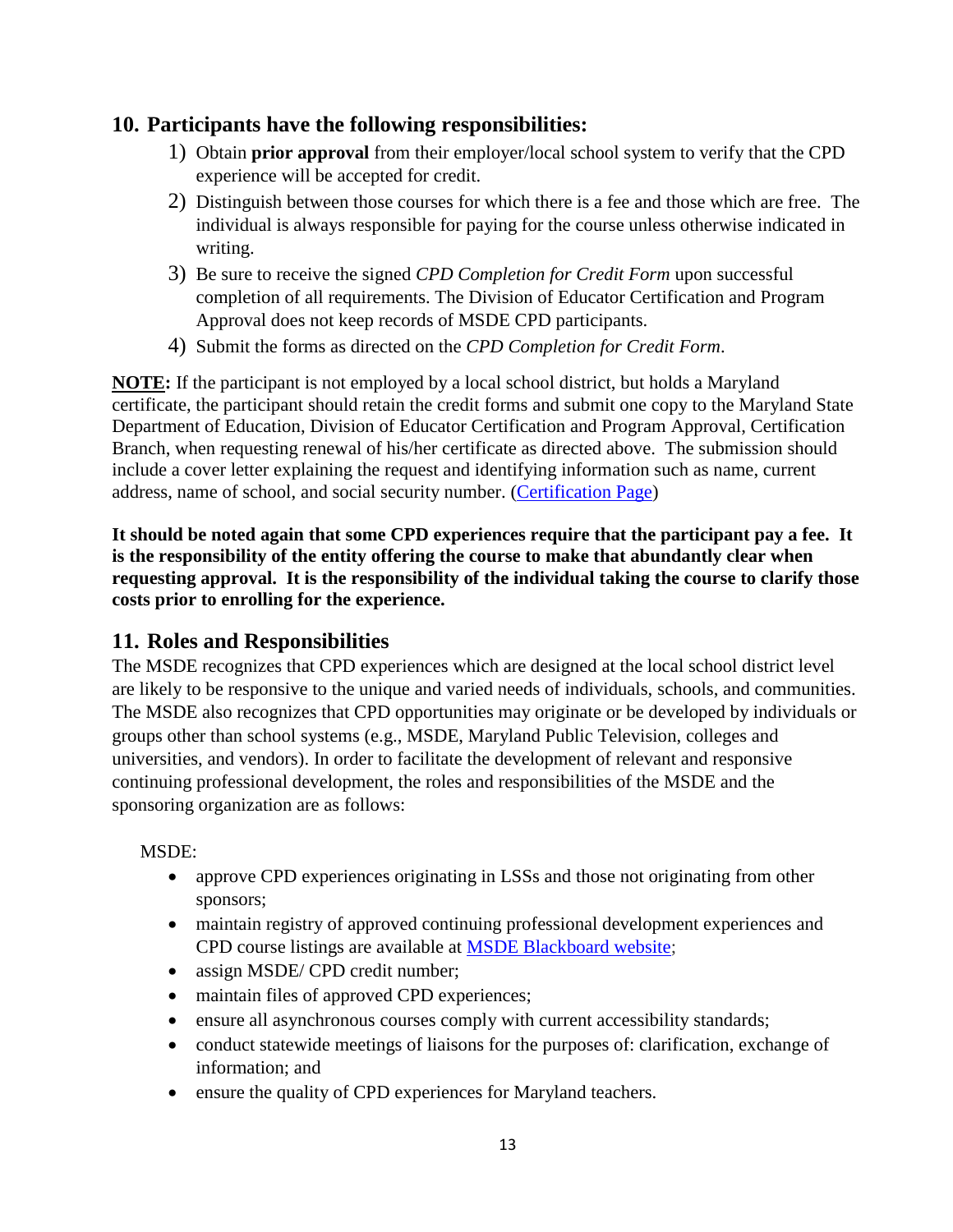Local School Systems:

- identify to the MSDE the assigned CPD liaison;
- create and maintain procedures for local school system review/approval of CPD experiences;
- require that CPD courses are developed by content specialists or curriculum coordinators, where applicable, and that asynchronous courses will be reviewed for accessibility by MSDE;
- attend semi-annual CPD liaison meetings; and
- submit abstracts of approved CPD experiences to MSDE according to the guidelines in this manual.

Vendors/Colleges and Universities/MSDE:

- submit proposals for review and approval according to the guidelines in this manual;
- require that CPD courses are developed by content specialists or curriculum coordinators, where applicable, and that asynchronous courses will be reviewed by MSDE for accessibility;
- when appropriate, seek local endorsement for the proposed CPD experience.

**Note: The MSDE does not share CPD course content, but when possible, will share the contact information of the developing entity. Developers are welcome to request that content be shared, but owners of the content are under no obligation to share content.**

# <span id="page-13-0"></span>**12.Professional Development Options**

A commitment to continuous professional growth and development requires that educators seek new knowledge, skills, and understanding through engagement with content research, best practice, and expert opinion. Courses offered by colleges and universities, local school systems themselves, and qualified vendors, are viable options toward achieving that goal. However, the pathways of this growth vary, depending upon the needs and career stages of individual educators. All options should reference the impact of the experience on student learning.

## **Courses: units of study offered by local school systems, colleges and universities, or independent agencies**

Courses which foster the continuing professional development of educators may be developed. These courses should emphasize performance outcomes and answer the questions, "What will the educator know and/or be able to do as a result of completing this course?" and "How will this enhanced or new knowledge enable the educator to positively impact student learning?" and "What follow-up will occur, and how will this experience extend learning/practice opportunities?"

## **Institute: a short, intensive, uninterrupted experience on a specific subject; e.g., 2 day institute, 5 day institute**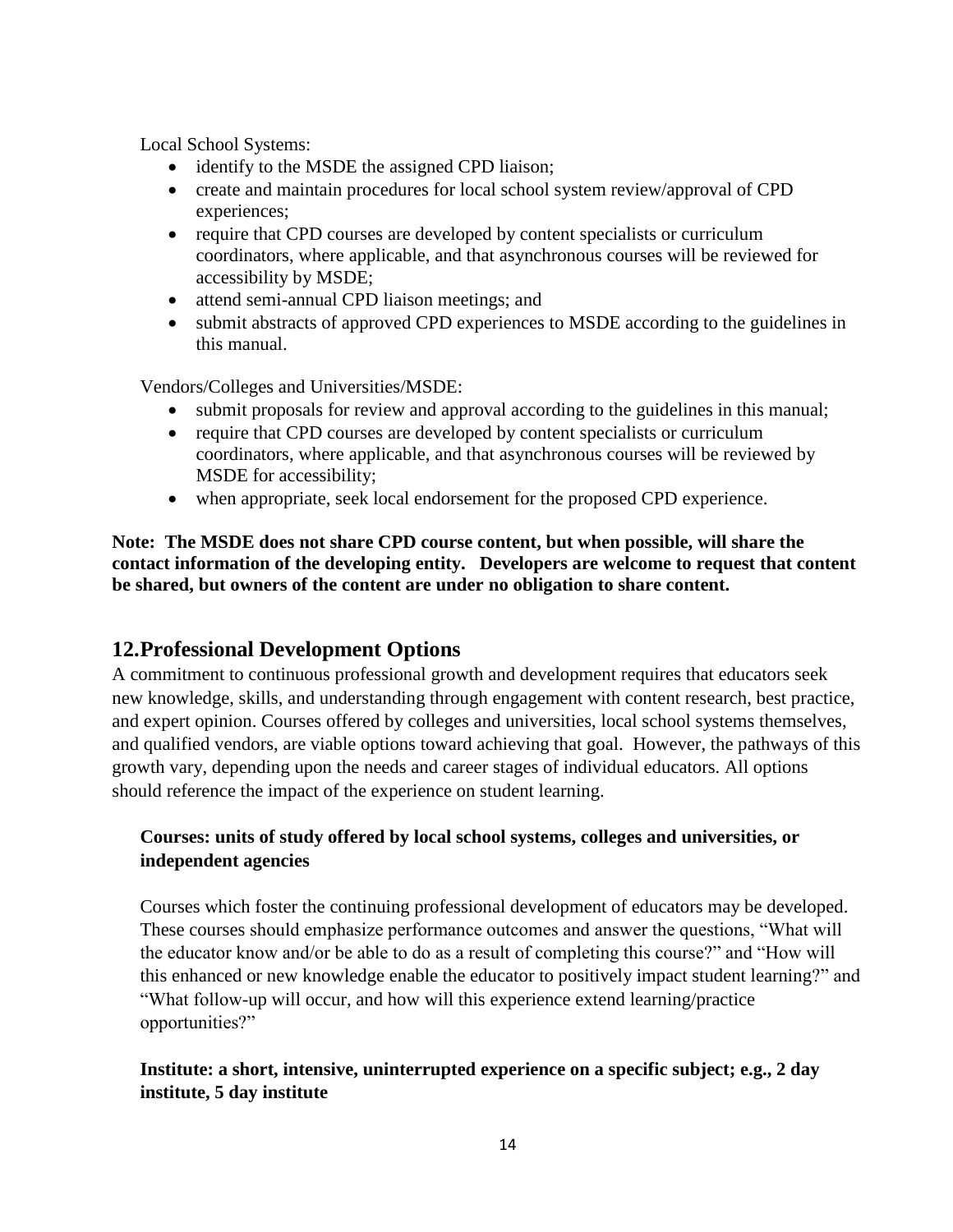Institutes which foster the continuing professional development of educators may be developed. Contact hours must meet the minimum of 7.5 hours for one-half credit. These institutes should be designed to provide a more thorough understanding of a single topic. Institutes should emphasize performance outcomes and answer the questions, "What will the educator know and/or be able to do as a result of completing this institute?" and "How will this enhanced or new knowledge enable the educator to positively impact student learning?" and "What followup will occur, and how will this experience extend learning/practice opportunities?"

## **Symposium or conference: a focused meeting for discussion of some topic or several related topics**

A symposium or conference which fosters the continuing professional development of educators may be developed. At least 7.5 hours of contact or follow-up activities must occur in order for one-half credit to be awarded. This symposium or conference should emphasize competent practice and expert opinion and be designed to provide a more thorough understanding of a single topic or several related topics. Proof of attendance is not sufficient for this experience to yield credit. To be approved for credit, a symposium or conference should require performance outcomes, as exemplified in a product such as a lesson or unit plan that is evaluated by the symposium or conference administrators, or by school system administrators before credit is given. These experiences should emphasize performance outcomes and answer the questions, "What will the educator know and/or be able to do as a result of completing this symposium or conference?" and "How will this knowledge enable the educator to positively impact student learning?"

## <span id="page-14-0"></span>**13.Local School System and MSDE Credit Options**

The following CPD experiences appear in the Registry as *Generic Courses* with an MSDE approval number which can be assigned only by local school systems and MSDE. These experiences are eligible pending approval of the local school system or MSDE personnel in charge to be repeated within the certification/recertification period. If an experience is repeated once during the same certification/recertification period, then an A can be assigned on the Credit Completion Form following the MSDE/CPD number (ex: 19-00-04A). If an experience is repeated twice during the same certification/recertification period, then a B can be assigned on the Credit Completion Form following the MSDE/CPD number (ex: 19-00-04B) and so on. This practice is only applied for Generic Courses. Below is a list of approved Generic Courses; for a full listing please contact Pamela Darien at [pamela.darien@maryland.gov](mailto:pamela.darien@maryland.gov)

**Special Project/Special Topics Teaching a College Course or CPD Course Inquiry Groups Task Force or Committee Service (Local or State level) Curriculum Writing Publication of Professional Articles, Chapters in Books, and/or Books**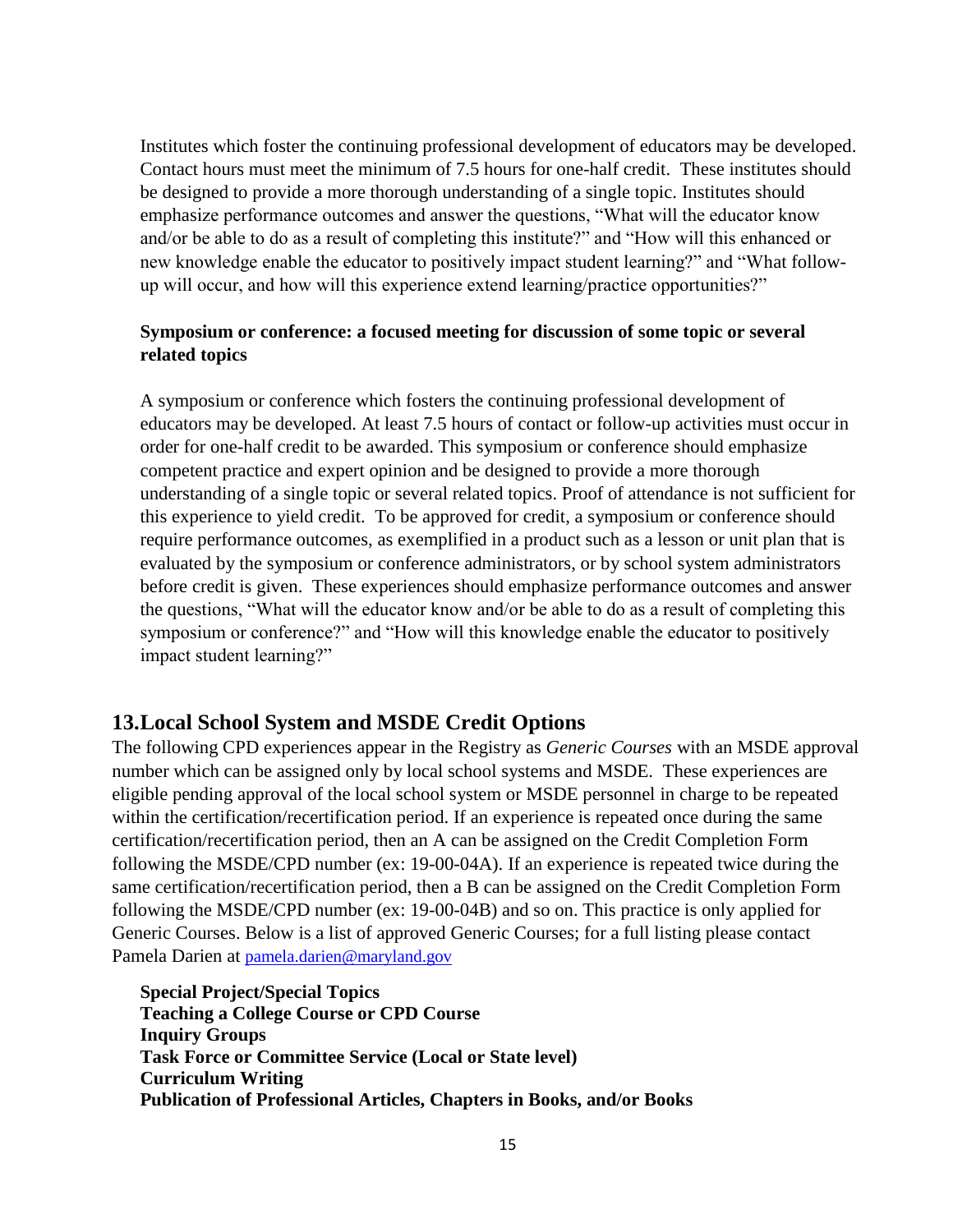#### **Supervising the Pre-service Intern/Student Teacher Action Research Mentoring National Board for Professional Teaching Standards Candidates** *(must be approved by MSDE Coordinator of NBPTS)*  **National Board Certification** *(must be approved by MSDE Coordinator of NBPTS)*

With the exception of any Generic Course that originated out of the Code of Maryland Regulations, a local school system is not required to adopt a Generic Course. A local school system may also establish further parameters and outcomes associated with a Generic Course provided it exceeds the minimum standard for the experience.

An educator may only receive CPD credit that has been earned within the current certification/recertification period.

#### **PROFESSIONAL DEVELOPMENT OPTIONS**

Some professional development activities may be more appropriate for renewal of the Advanced Professional Certificate only. The following CPD options may be adopted by local school systems and **do not require an MSDE CPD approval number.** 

#### **Educational Travel (variable credit)**

Educational travel may be undertaken to gain knowledge, to enhance curricula or to develop new programs, e.g., a new unit on the origin of percussion instruments might be researched in a few African countries where native instruments may be gathered and interviews conducted with tribal experts. **Clear goals and objectives should be decided upon, written, and approved prior to departure.** A copy of the written agreement facilitating the credit should be submitted with the credit request and maintained in EIS with the educator's file.

#### **Professional Conference (variable credit)**

Professional conferences may serve a variety of continuing professional development. They may address educational concerns by improving knowledge and skills and by providing activities that motivate and renew educators. Local school systems may award continuing professional development credits for a range of activities within this category, from attendance to presentation to conference planning and coordinating. **Clear goals and objectives should be decided upon, written, and approved prior to conference.** A copy of the written agreement facilitating the credit should be submitted with the credit request and maintained in EIS with the educator's file.

#### **Additional Information**

- Frequently, the MSDE is asked if an educator in one LSS is allowed to register for a course or experience that is listed under the sponsorship of another LSS. Similarly, course providers may share approved CPD courses with one another provided that the course maintains fidelity to its approved activities. These are local school system decisions.
- A number of LSSs have developed CPD courses that fulfill the reading requirements for teachers at the early childhood, elementary, and secondary levels. Please note that the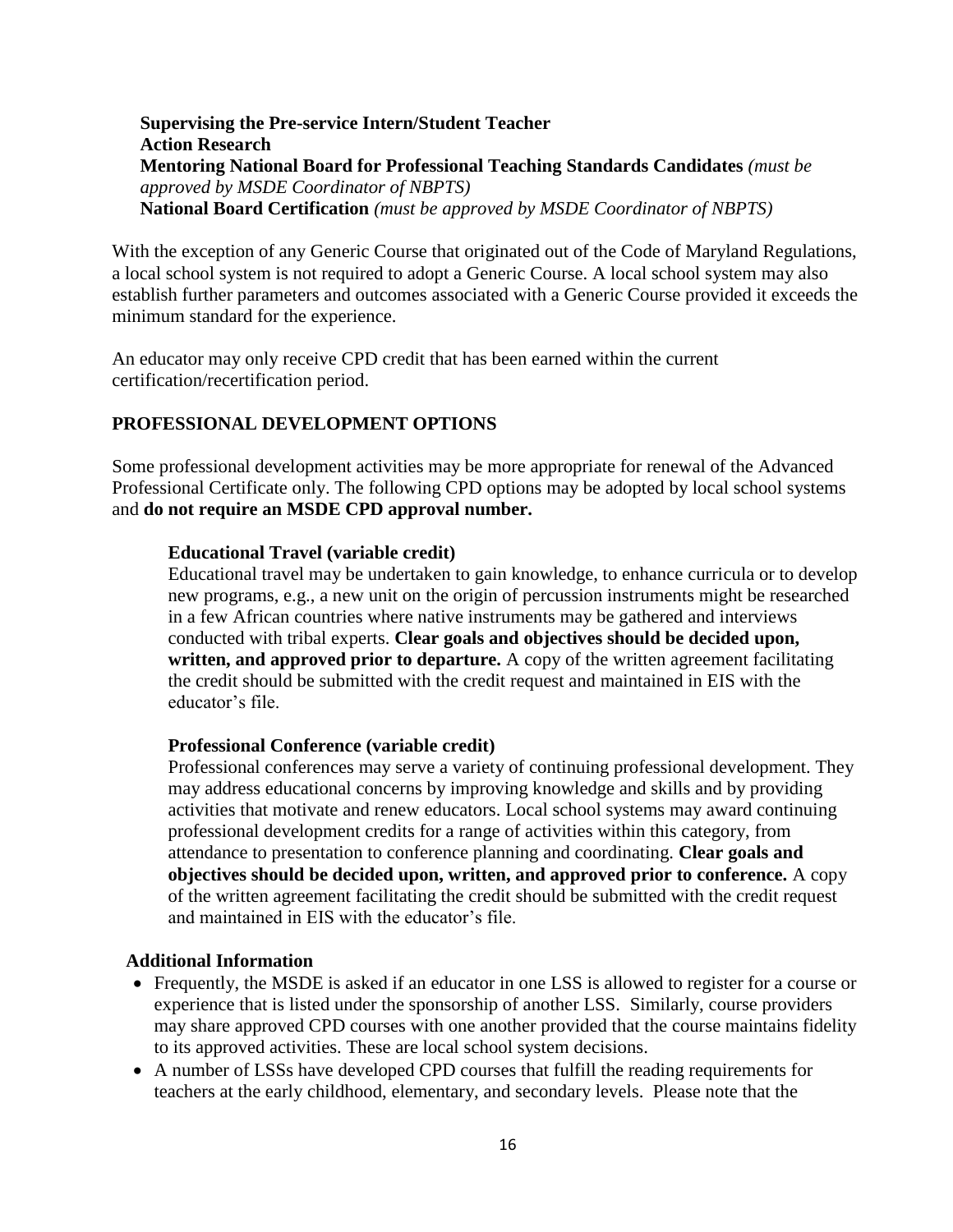secondary courses, now titled *[Literacy in the Content Areas Parts I and II](http://www.marylandpublicschools.org/about/Documents/DEE/ProgramApproval/Reading/Literacy%20in%20the%20Content%20Areas%20Parts%201%20and%202.pdf)*, have been revised.

# <span id="page-16-0"></span>**14.The Submission and Approval Process**

The MSDE will not review a course if one of the following is not met:

- Submission is presented on current application
- Required signatures are in place, including the person identified as the contact for the local school system or for the course provider
- All required responses are completed
- Calculations are accurate for the credit hours requested
- Accessibility requirements are addressed for online courses

## **Submission**

## All CPDs must be submitted Pamela Darien at [pamela.darien@maryland.gov](mailto:pamela.darien@maryland.gov)

The review of the CPD application takes approximately four to six weeks to complete. Once a submitted course/experience has been approved, the course information is entered into the CPD database. A copy of the approved CPD with the MSDE/CPD approval number is then forwarded to the local school system liaison or the contact person for the college or university, the vendor, or the MSDE.

The MSDE/CPD numbers are valid for a five-year period and expire on December  $31<sup>st</sup>$  of the final year. The approved course/ experience may be offered repeatedly during that time. However, a certificate holder may not repeat the same experience for duplication of credit. In some instances, an experience may have a Part I or a Part II, which would require the sponsor to submit an additional application and acquire a second approval number.

## **Approval Numbers**

The approval number is a six or seven-digit code, e.g., 17-30-10. The following explains the code: 17 - The year of approval. The course/ experience will expire five years from the year of approval. 30 – Indicates the originating school system or agency.

10 – Indicates that this is the 10th submission from that school system or agency in the current year.

If the approval number is 17-30-10C. "C" indicates the course has been conditionally approved and is subject to the digital accessibility review, which is described on page 10 and 11 of this manual.

If the approval number is 17-30-11R. "R" indicates the course has been renewed once for another five years. Renewing an application may occur only one time. Following that, the course experience must be rewritten.

The two-digit middle numbers of the approval number

- $\bullet$  00 = Maryland State Department of Education
- $\bullet$  01 thru 30 = Local School Systems (each one has an assigned number)
- $\bullet$  66 = Independent Organizations
- $\bullet$  67 = Colleges and Universities
- $68 = V$ endors